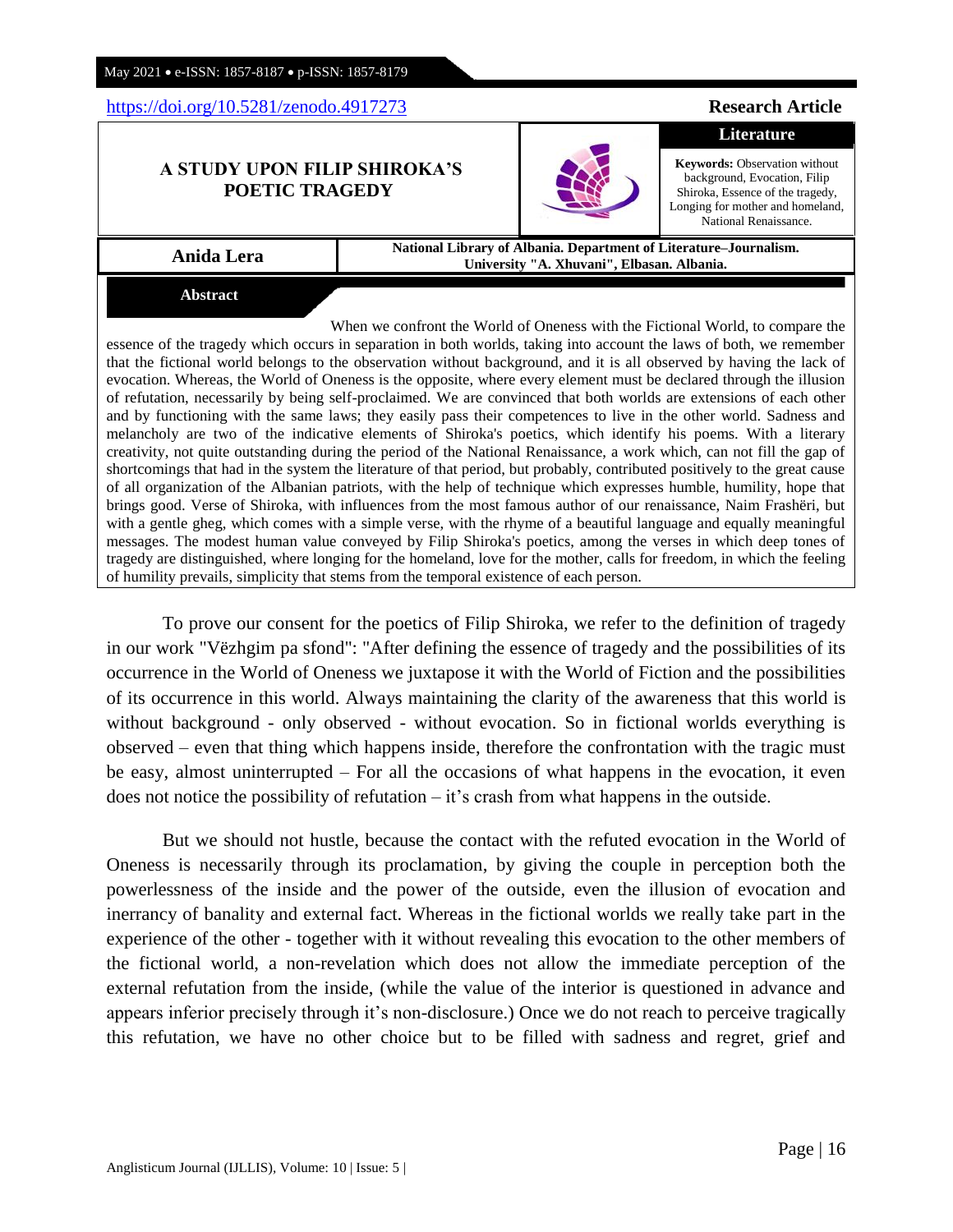confusion instead of tragedy."<sup>1</sup>, on purpose to create an important picture for the way how we should approach the poetry of Filip Shiroka.

Because Shiroka's poetics seems to be a good illustrator of this statement, given that it is confused as tragic but in fact what defines it is the sadness and the melancholy and not tragic indeed. Given that the tragic in works of art goes through experience of the accident, lyrical poetry by definition can not be tragic but just melancholic and sad. The melancholy and the sadness caused by a general confusion that characterizes at all levels the poetics of Shiroka, accompanied even by its modest diction, makes possible as its general characteristic humiliation and humility. And humility is a despised value, especially among elites and cultural workers (in Albanian culture this contempt is mostly of secular origin and in European culture is also conditioned by a modernist discourse) contempt which assumes that humility is an unacceptable expression of acceptance in human impotence, so expression of human beings humiliation and consequently destructive of human possibilities for emancipation and progress. It is precisely within this general cultural context that even in Albanian poetry (therefore not only in prose) there is a lack of appreciative presentation of humility as a human value associated with modesty, solidarity, cooperation and as we said it is presented as a negative, obscurantist, dehumanizing sensation. (Even Albanian poets with clerical origins seem to be distanced from suffering, so that when they talk about the divine and human relations with it, they use pathos and exaltation as a general tone.) Moreover, this attitude towards suffering seems to be finally sealed during the literary period of socialist realism, as it is self-evident. In this sense, the poetry of Filip Shiroka, despite its rhetorical modesty, is a special poetics, as the suffering in it is symptomatic and moreover has nothing to do with the subject treated by the poetic narrative (as happens for example with "Nji gjamë desprimit of Fishta), but is offered as a general condition of discourse and as a general condition of the human situation, despite the modernist emphasis of the 19th and 20th centuries. Our literary texts need the rare and precious presence of that kind of art where even humility is honored as a condition of humanity.

It has been said that in bulk Shiroka's poetry is permeated with deep tones of tragedy and melancholy, where takes place longing for the homeland or the mother. Against these irreversible and sad things there is no revolt but submission and hope for the better. The whole poem seems to talk about personal experiences, where with sincerity and naivety author thinks that the experiences can be narrated and are simply valuable, and this seems to prevent him asking for more. He seems to be the poet of the inner circle, in a small voice that says what others know, who has no voice to shout loudly but speaks softly and simply what man in moments of melancholy can say to himself without voice. For example, his sadness equates or contrasts losses, changes in nature, temporality. So nature goes through the experientiality of the identity it writes. And after crunch is appeared as wanting the public to know him, feel and believe what the writer feels and believes:

 $\overline{a}$ 

<sup>&</sup>lt;sup>1</sup> Page 178-179, Vëzhgim pa sfond, "2 Lindje & 2 perëndime" Tiranë 2012.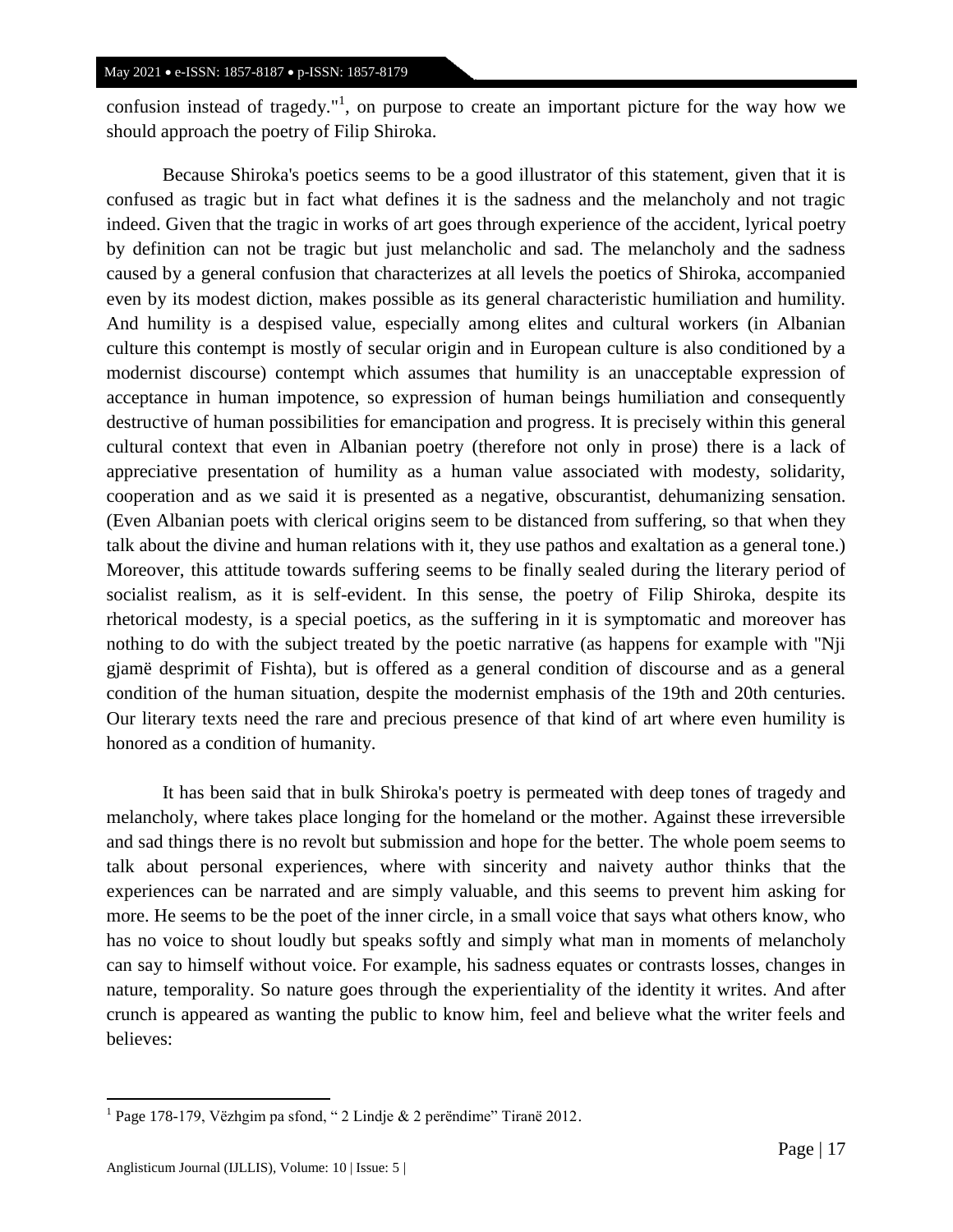Por shpresët e mija, ç'se dola prej Shqypnisë, Si lule e Majit janë bjerrë e kanë shkue!..." Maji

"Prindët më knaqshin – isha i lumnue; Por tash po digjem – luleja e shkretë N'dhe t'huejin tretë!" Nji lules së veshkun

We gave these examples in the context of what we quoted from the beginning and to address a problem related to this type of poetry. Thinking that the experiences are worth telling and are tragic even for others who read them, or as they are tragic for what he writes conveys tragedy, this type of writing is made available to the public, thus turning the author himself into a character; and already not imaginary but a character who makes reference to the World of Oneness. By treating poetry as a bridge between the one who writes it and the one who reads it or between the one who writes it, the one who reads it and the one to whom it is dedicated, this poem transcends the boundaries of the Fictional World, (for example "Një vjershë Jakin Shkodrës "," Të nderushmit Dom Ndoc Nikaj / Kur më dërgoi diftesën e pagzimit ").

He believes that everything happens outside before the moment the poem appears is important, and loses its importance if it is not told. Because the two worlds are presented as extensions of each other trying to be presented as functioning with the same laws (which is not possible) or if not with the same laws it can be crossed from one to the other without any risk .This is impossible. We can bring a simple example from the existence of reality shows where we have to admit that the existence of such is the same as life outside of it, with the difference that one of these, does not select partially what to show (while poetry does) but with the great commonality that exists and is important only when observation begins.

However, concerning in terms of themes, it is limited to longing and love for the homeland, longing and compassion for the mother, poems dedicated to patriots or friends or any call for freedom, but there are also poems about the passing of time, poverty or temporality that appear through changes in nature.

It is said that Shiroka wrote in a lukewarm period about creativity in Albanian. This is true, but we can say that all the creativity in Albanian until then was small and lukewarm. It has colossus - yes, but the abyss of non-delivery in Albanian could not be easily filled. So even the small voice worths a lot. Moreover, Shiroka's writings help to create a general idea of the work of patriots of that time outside and inside Albania, the relationship between them, the organization or the difficulties.

Here are some reasons why a relatively small poem should be viewed. They give an overview of how poetry begins and ends. A group are poems whose beginning coincides with the title, for example: a) "Bylbylit": "Ç'ke bylbyl tue gjimue ..."; "Vjershtori": "M'thue: ç'asht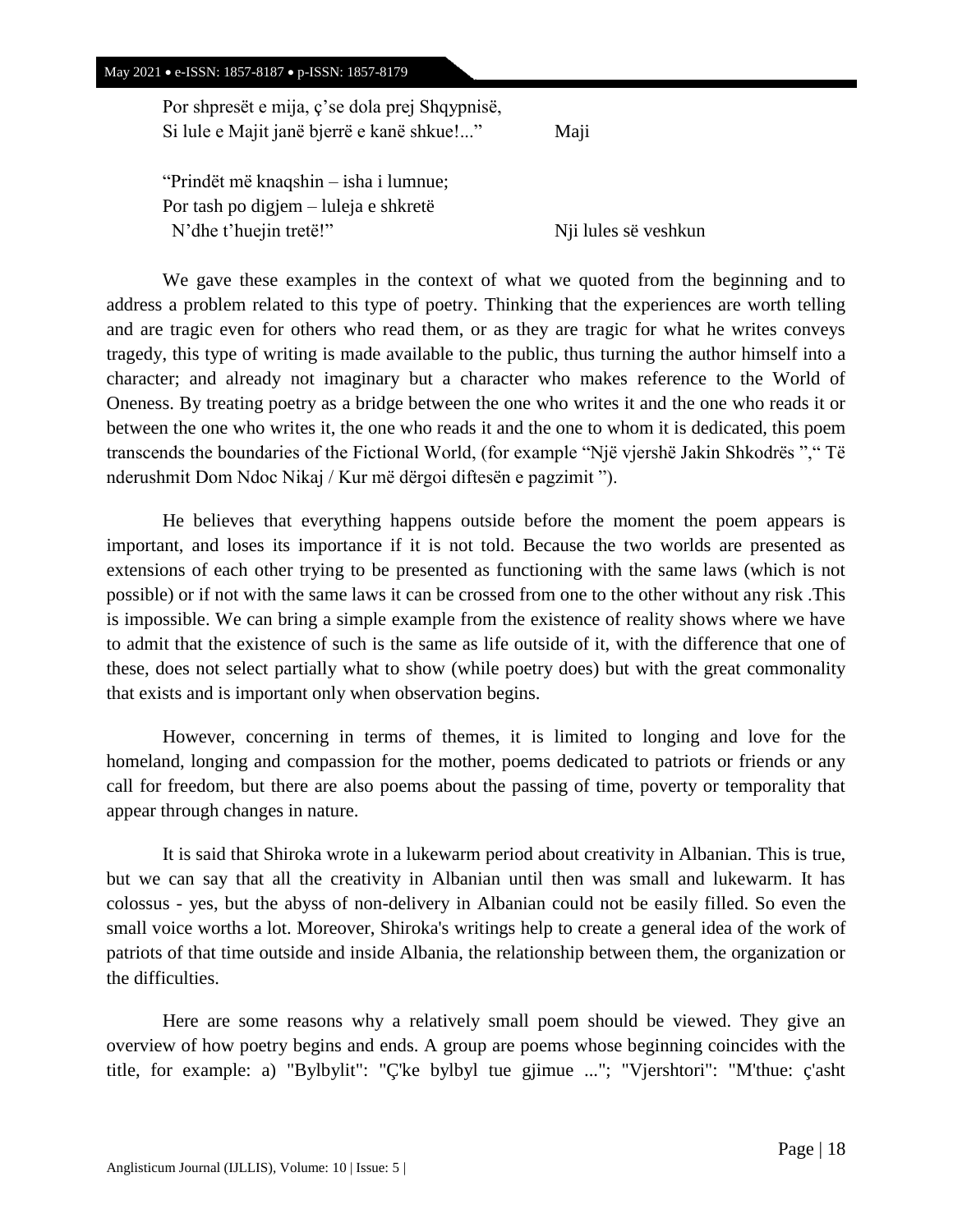vjershtori! ..."; "Shqypnija": "Shqypnija in time to pass ..." etc, however, almost all poems start with a quote (or reference) from another poem which is in Italian or French:

…E deesa una scintilla Che partita da dio Nell' alma del mortalchiara sfavilla. C.T.Scotti Bukurija e vjershës

We can talk about a classifying feature such as the unity of the one who writes with a bird, thing that brings him closer to oral creativity for example:

| "M'qaj bylbyl, o mbret i kangës    |             |
|------------------------------------|-------------|
| Se n'dhe t'huej kanë me m'vorrue!" | "Bylbylit"; |
|                                    |             |

"Me m'shkue n'Shkodër fluturim, Me m'j'u fal gjytetit t'im?!..." "Dallëndyshë eja!"

We can also notice the way in which poems are mostly closed, for example: a type of closure is one that draws attention to the author outside of poetry:

| "Por shpresët e mija, ç'se dola prej Shqypnisë,      |                      |
|------------------------------------------------------|----------------------|
| Si lulet e majit janë bjerrë e kanë shkue!"          | "Maji"               |
|                                                      |                      |
| "Se n'andër u shof, o vendet e dashnue,              |                      |
| E prej mallit zemra e ime gjak loton!"               | "Maleve të Shkodrës" |
|                                                      |                      |
| Another closure seems to be that of universal value: |                      |
|                                                      |                      |
| Oh! Por jeta e nierit ne mbarim kur mrrijnë,         |                      |
| Edhe bora e pleqnisë flokt e kres i zbardhë,         |                      |
| Prendvera që prap vjen, jetën s'e përtrinë!"         | "Dimni"              |
|                                                      |                      |
| Or closures that end with a tip:                     |                      |
| Me lot për faqe, me lypun bashkim                    |                      |
| Për komb të dashtun qi gjimon n'mjerim!"             | "Vjershtori"         |
|                                                      |                      |
| "Se përdëllimet, o vllazën, pëlqehen                 |                      |
| Prej Zotit t'gjithsisë qi gjithkund Perëndon,        |                      |
| Dhe gëzon bamirsin qi t'vobtin e gazmon!"            | "Kallnori"           |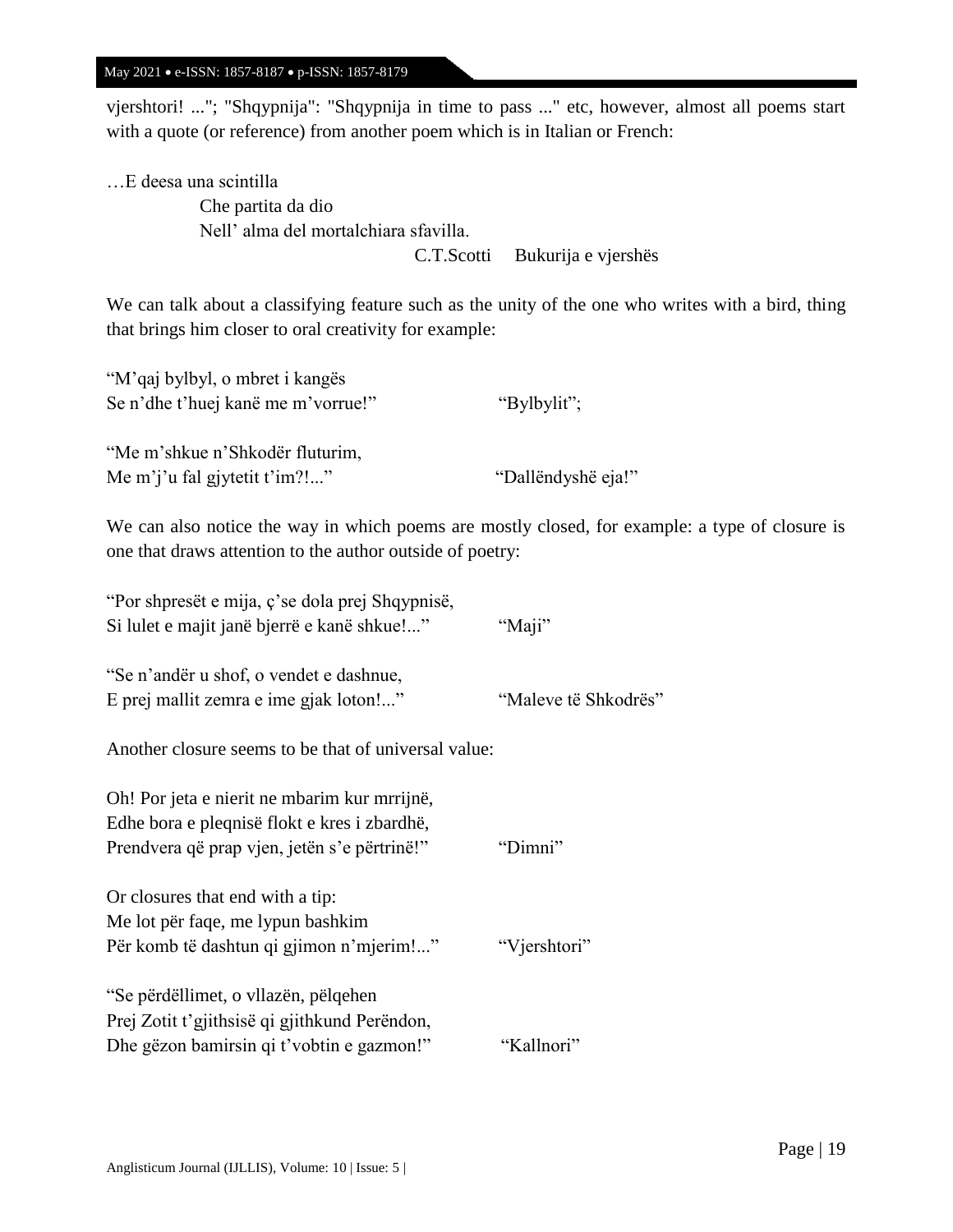Or closure in the narrow context of the topic or person:

"Nër luftarë t'Europës unë jam luftar i parë!" "Gjergj Kastrioti"

Shiroka's verse is simple, with rhyme and refined. His poetry has similarities with oral creativity and the influences from Naim Frashëri are clear. But the language is beautiful, a soft gheg that creates rhythm and avoids procrastination with the lack of ë-s. ,. It's common the choice of being the verb at the end of string, verbs which in standard end with -ar in gheg are -ue, for example: for example

çuar - çue Lotuar – lotue,

The presence of these vowels in the end do not drag the verse, but give rhythm, make the verse closed and sweet. But not only that Filip Shiroka brings us a verse that is melodic with minimal vowels, for example: At t'mjerë qi nen bárrë t'njaj fatit t'zi rrzohet; within a verse three apostrophes avoid three vowels, or: Se n'ander u shof, o vendet e dashtnue, where one ë replaces the apostrophe and two other vowels (which by default would be) in the word dashtnue.

We can bring other examples of this nature but it would be enough to say that Filip Shiroka is the poet with soft gheg and with soft messages where: we were angry, crying, longing, complaining, dying, all these are in man because he is incomplete even from suffering, old age, poverty or longing he is submissive and hopeful but has no hatred. These are not even seen as personal injustices, but it is a suffering like many others. If poetry would have the sensitivity and attention that an elaborate string attracts, with selected words, morphology or superlatively new syntaxes, unwritten or heard, we could not see perhaps how easily subjugated the man is, and that this is part within the rules of existence. Even mourning does not destroy the cosmos but it is in the same rhythm with it. Poems are simple, so the new reader in his literary formation should be offered such a creation, simple in idea, theme or in the way of writing. These familiarize him with poetry that is known to have a few readers and with gheg which will constantly provide very good poets. The creativity of Shiroka is part of the Albanian history and literature of the difficult years of1900.

These creations are within the general spirit of that period and we can not ignore them, we can mention poems such as "Bukurija e vjershës", "T'vishtirat", "Shko dallëndyshë", "Dallëndyshë eja!" that we have to offer to new readers.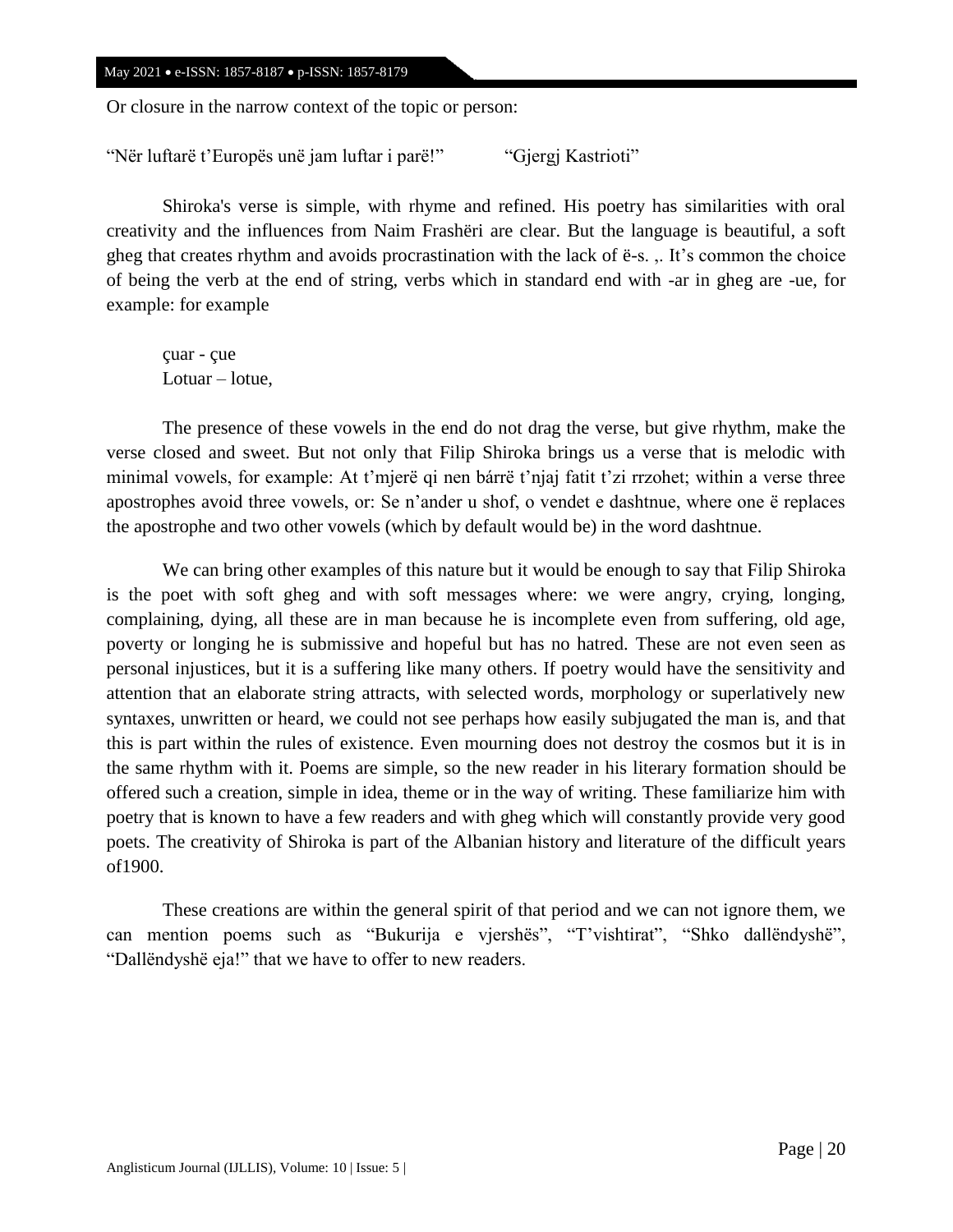## **Propozim për antologji**

## **Bukurija e vjershës**<sup>2</sup>

 …E deesa una scintilla Che partita da dio Nell' alma del mortalchiara sfavilla. C.T.Scotti

POMENDIM I PERLOTSHËM VJERSHËTORIT, Z.ÇAKO, VDEKUN NË MISIR

Sà e bukur je o vjershë !... Zêmra gjithë m'depërtohet Kur nji vjershë t'bukur m'qillon me kenduel Gazmon shpirt' i im edhe atherë naltohet, Harron ket botë t'mjerë, fluturim tueshkue Mërrin në nj'at shtèt t'ânshëm, mbushun tânë me gzim Kû, prej nji flak's âmbël, ndezet gjith n'dashtnim !

Po vjershë, jé e bukur !... Fjala jote e veshun Gjith bukuri âsht, kând e kând lulzuemun ; Hèrë si ditë vère, gjithë gaz e gaz e qeshun, Hèrë si nâtë dimni me trishtim rrethuemun : Gjith hèr e bukur, m'gazmend kur kendon A kur derptue prej mjerimit, gjimon !

Ku këndon ti mallin thue s'edhe natura Qeshet, dhe zêmrat me lkûndë t'ep dhântinë ; Prej kângës s'ate te gjith kuqet ftyra E çup's qi ka nisur me kuptue dashninë ; E nji mall i rij shpirtin j'a përkèt E… nji dishir vaji ndinë n'zêmër t'vèt !...

Ku qán ti njerin qi gjimon n'mjerime, Prej fjalve t'ueja zêmra gjith trazohet, E qá edh'ajo, t'rrethuem nër ngushtime, At t'mjerë qi nen bárrë t'njaj fatit t'zi rrzohet ; Se me ty qan zêmra kur mbi t'mjerët ajnton , E me vaj t'ând vajin e vet bashkòn !...

 $\overline{a}$ 

<sup>&</sup>lt;sup>2</sup> Pg. 32-35, Filip Shiroka "Vepra" Toena, 2006.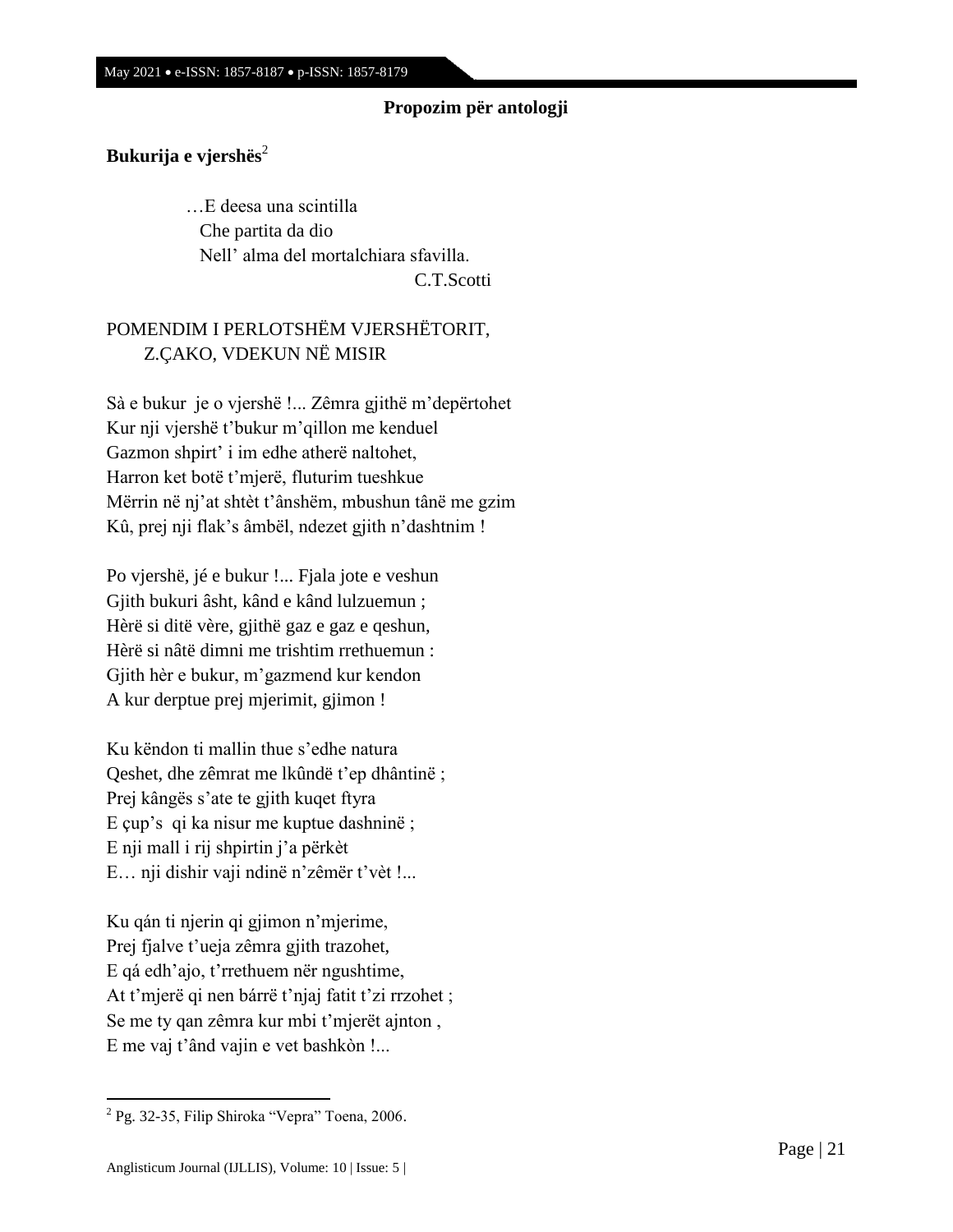Edhe pr'ânë nj'aj vorrit, kur ti tue vajtue E qán përmâllshëm at qi nesh âsht dámun ; Trishtimit zêmra, n'faqe t'dék's përshkue, N'at váj gjith shkrihet, e me lot tue qamun E dishmon at dhemben qi për njeri t'vèt Ka zêmra at hérë kur n'vorr t'saj kush përkèt !

Mninë kur m'a difton, at herë t'tânë rândsimi Shpërthehet me duhmen e qestisë tmerrue ; Prej fjalve t'ueja, thue se t'tânë idhnimi I tamthit cilrron, gjith káh tue pikue : E ai gaz i thérshëm, që për pálc derpton. Si vneri i gjarpnit zêmrën e helmon !...

E kur n'idhnim ndese, e rréptë at hérë ti jè Si vala e prronit qi rreth sjell rrênimin ; Tânë ethet e luânit n'gjuhen t'ande i ké, Jé si bishë mali qi âsht tërbue ûnshmit, Jé si bréshn' i rreptë, qi prej rêvet vjen, E shkretnon fushën me duhi kû bièn…

Por…Atdhenë kur m'a këndon, kânga jote atherë Me nji flakë t'fuqishme ngrofë Atdhé-dashtninë; Ashtu si ngrofë dielli natyrën ne prendverë, Kur nisë me xé token e boren e shkrinë, 'Dhè njallë n'mjes voesa bimën kur rigtòn E mali e fusha kand e kand bleròn.

E kur n'rrezik atdhèu lypë ndimë e fuqi, Prej tejet kombi me guxim m'kámbë çohet; Nâna j'a njéshë armët djalit me trimni, E nisë me luftue,'dhè n'zêmër nuk ankohet: Zêmr' âsht për kombin, e ká për gjytèt Dashtni, si luâni për shpellë t'vet.

Vjershë !... kur lumninë m'a këndon, e pushtetshme jé, Se ti e njáll burrin n'fushë t'ushtrisë te rrxuemun: Ti e çon prap prej vorrit' dhèi nep nji jetë t'ré, Nji jetë t'pá dekun, t'bukur e t'nderuemun; Se ti emnin e tij me nji t'madh lumnim,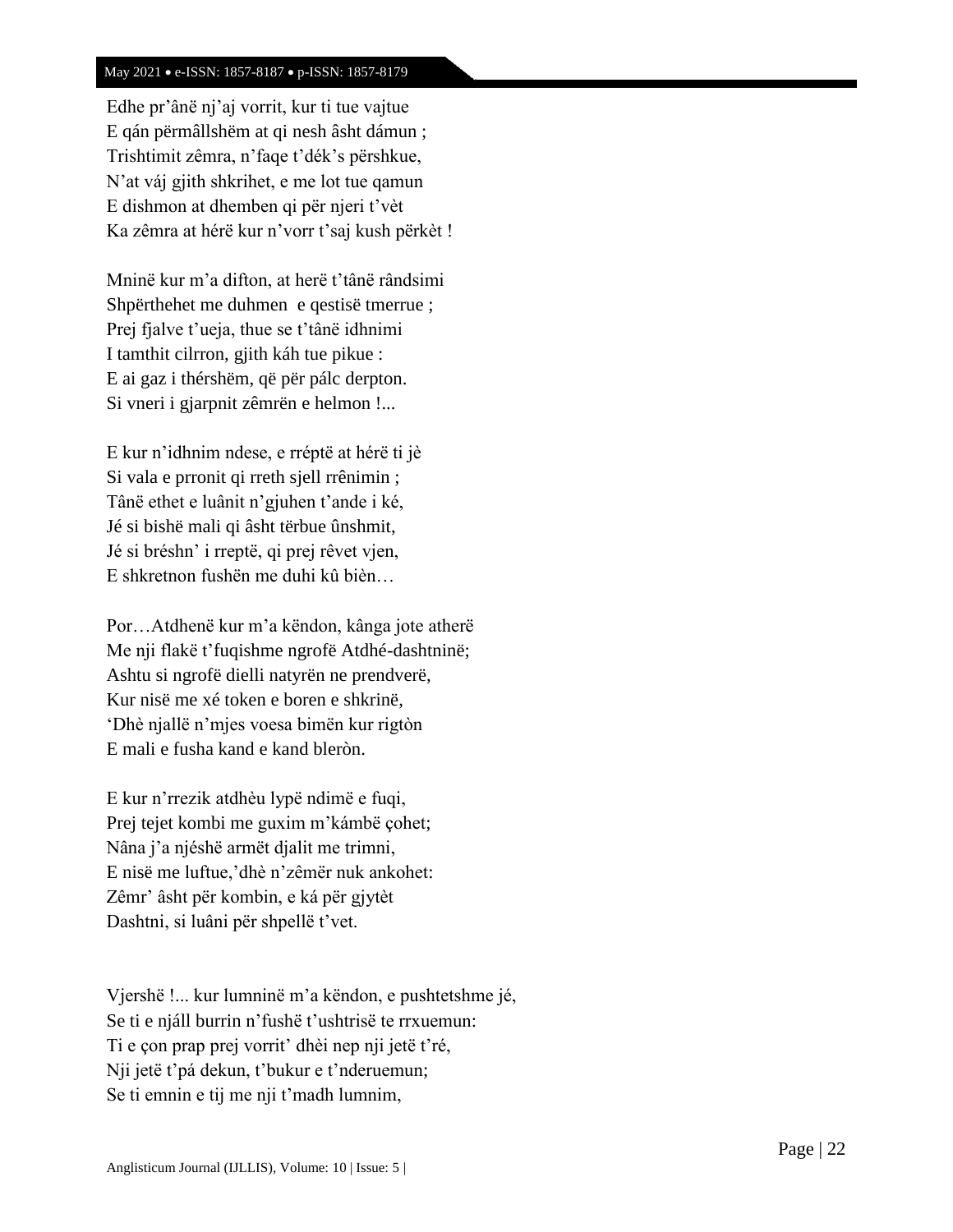Me at kângën t'ânde, e rrethon n'shkelqim!

Po, vjershë, jé e bukur, me përmallim t'ândin, Kur me këndon kângen e ambël të dashtnisë; E bukur kur ndezun n'trimni e çon zânin Me kendue kombtaret kângët e burrnisë: Gjith her' e bukur, n'gazmend kur kendon A kur trazue loti n'faqe t'shkon! A kur trazue loti n'faqe t'shkon!

Oh po je e bukur ti !... âmbelcime m'ké Porsi zâni i çupës kur kendon dashtninë, E bukur si zâni i miqsisë ti jé, Si zân' i burrit qi n'luftë kendon burrninë: Jé porsi zâni t'âmbël gjumin fmis n'prehën t'vet! Tetuer 19

## **Nji lules së veshkun**

Lulja e bukur – keput kush te ka, Prej shoqesh tueja – kush te paska nda?… M'je vyshke e thamun – lulja e shkrete Qysh se te kane tret Se ti dhe une – nda prej shoqenise Larg prej qytetit – tim, prej Shqiperise Si ti u dogja – lulja e shkrete Ne dhe t'huejin tret Ti, ne kopsht tandin – ku ke lulzue T'ka ushqye voesa – dielli t'ka gzue Por tash je veshkun – lulja e shkrete Tash qi t'ka trete! Edh' un, n'dhe timin – gjith i gazmue Prindet me knaqshin – isha i lumnue Por tash po digjem lulja e shkrete N'dhe t'huejin trete 1899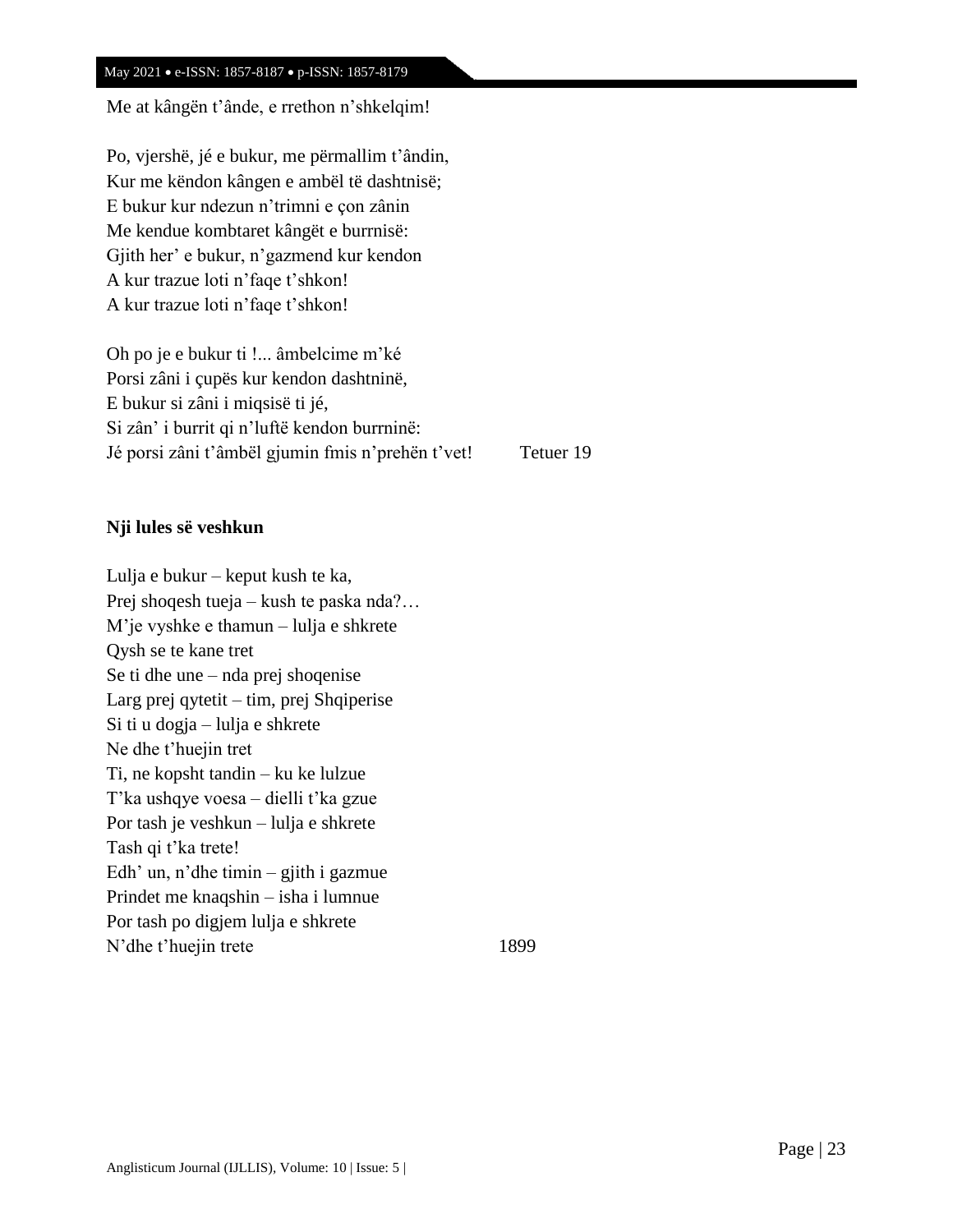## **Maleve të Shkodrës**

 Aue me veux – tu chere fleurette Aimable et charmant souvenir Demi-morte et demi- coquette Jusqy' a moi qui te fait venir?

A De Musset

Gjith here n'mend u kam, malet e dashtnue, E zemra e ime n'dhena t'hueja keq lengon; Tridhete vjet te gjata, o male, kam kalue, Tridhete vjet qi zemra ime po u dishron! Po, gjith here u kujtoj! . . . N'at kohe kur prendojne Hyjt, edhe kur dielli malet i praron! Dhe, kur zogjt ner gema t'lisave kendojne Kangen aq t'bukur qi n'a permallon! . . . Po, gjith here u kujtoj! . . Me u sose kur t'jet nisun Dita, edhe kur dielli mbas malit kalon; Kur hana e bukur, si nuse stolisun, Del, e me drite t'sajen Shkodren e zbardhon! . . . Oh! gjith here u kujtoj! . . Kur nise me dale vera, Mal e çuka e kodra kand-e-kand lulzon, Kur vjen vapa e gushtit – edhe kur at hera Vjen vjeshta e bekueme qi me peme n'a gzon! . . . Po, gjith here u kujtoj! . . . Dimni kur afrohet, E kur n'voter t'eme zjarmi flakuron; Tham: n'Shkoder me bore tash mal e koder mblohet, Fryjne me duhi ernat e uji akullon! . . . Dhe naten kur bota n'gjume asht tue pushue, Shkoj me fjete, por mendja atje fluturon; Se n'ander u shof, o vendet e dashtnue, E prej mallit zemra e ime gjak loton! 1922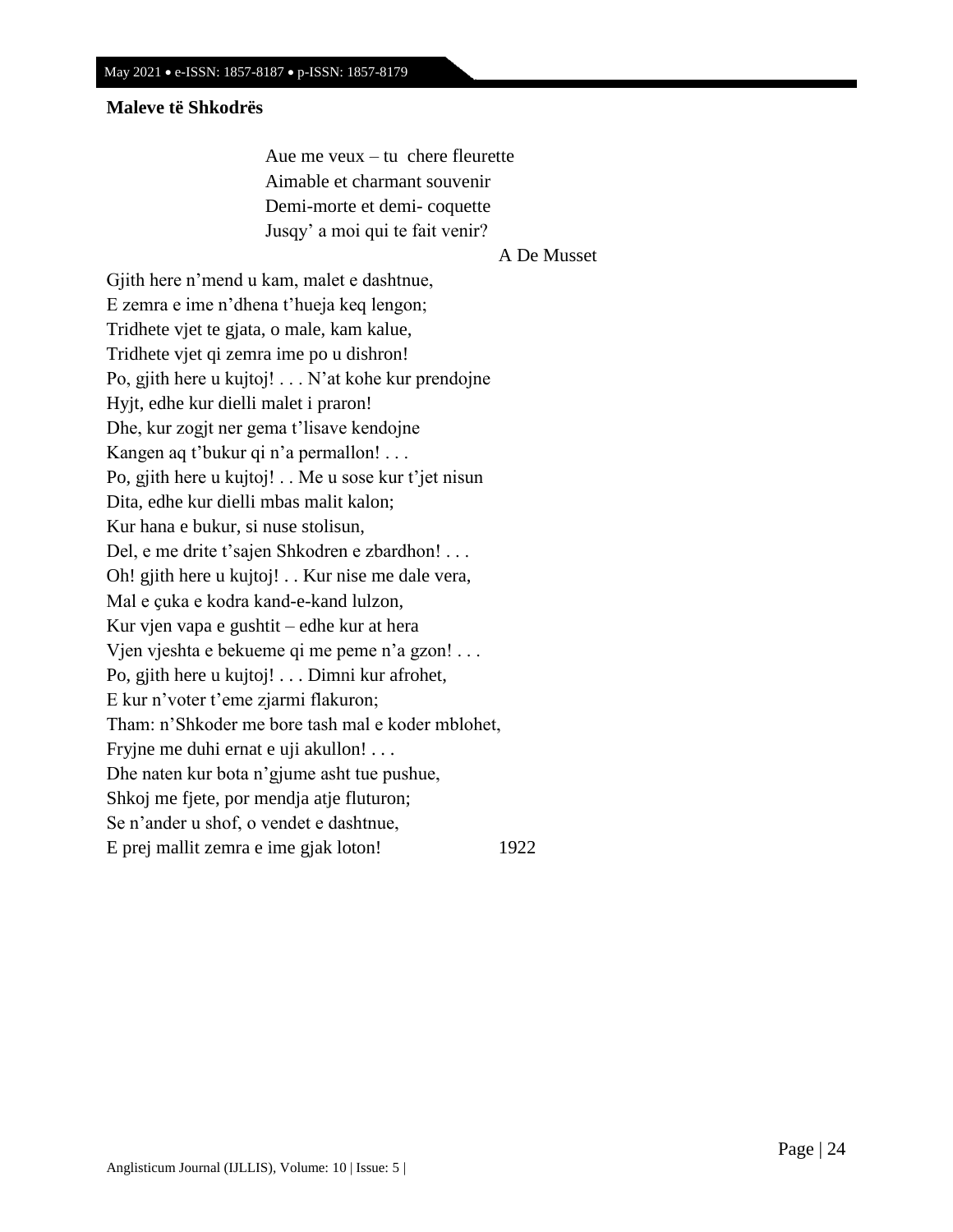## **Shko dallëndryshë...**

 T'u vedrai lontane arene Nuovi monti e nuovi mari, Salutando in tua javella, Pellegrina rondinella.

T. Grossi

Udha e mbarë, se erdh prendvera, shko dallendyshe tue fluturue, prej Misirit n'dhena tjera fusha e male tue kërkue; n'Shqypni shko, pra, fluturim, shko në Shkodër, n'gjytet tim!

Shndet prej mejet të m'i falesh saj' shpis' vjetër ku jam le, me ato vende rreth t'përfalesh ku kam shkue kohën e re; atje shko, pra, fluturim, fal me shndet gjytetit tim!

Shko n'at shkollën ku jam msue me shokë t'mi, shokt e fmnisë, shko n'at Kishë ku kam urue t'parën Uratë Perendisë, atje shko, pra, fluturim, fal me shndet gjytetit tim!

Me ato male, me ato kodra, me ato prronje rreth t'përfalesh; n'ato fusha qi m'ka Shkodra, të lulzueme, aty t'ndalesh, tue këndue me ambëlcim: fal me shndet gjytetit tim!

T'mujshe edh' un me fluturue, dojsh' edhe un me u nisë me ty, dojshe n'Shkodër me kalue, m'e pa prap at vend me sy!… Por… ti shko atje flutrim;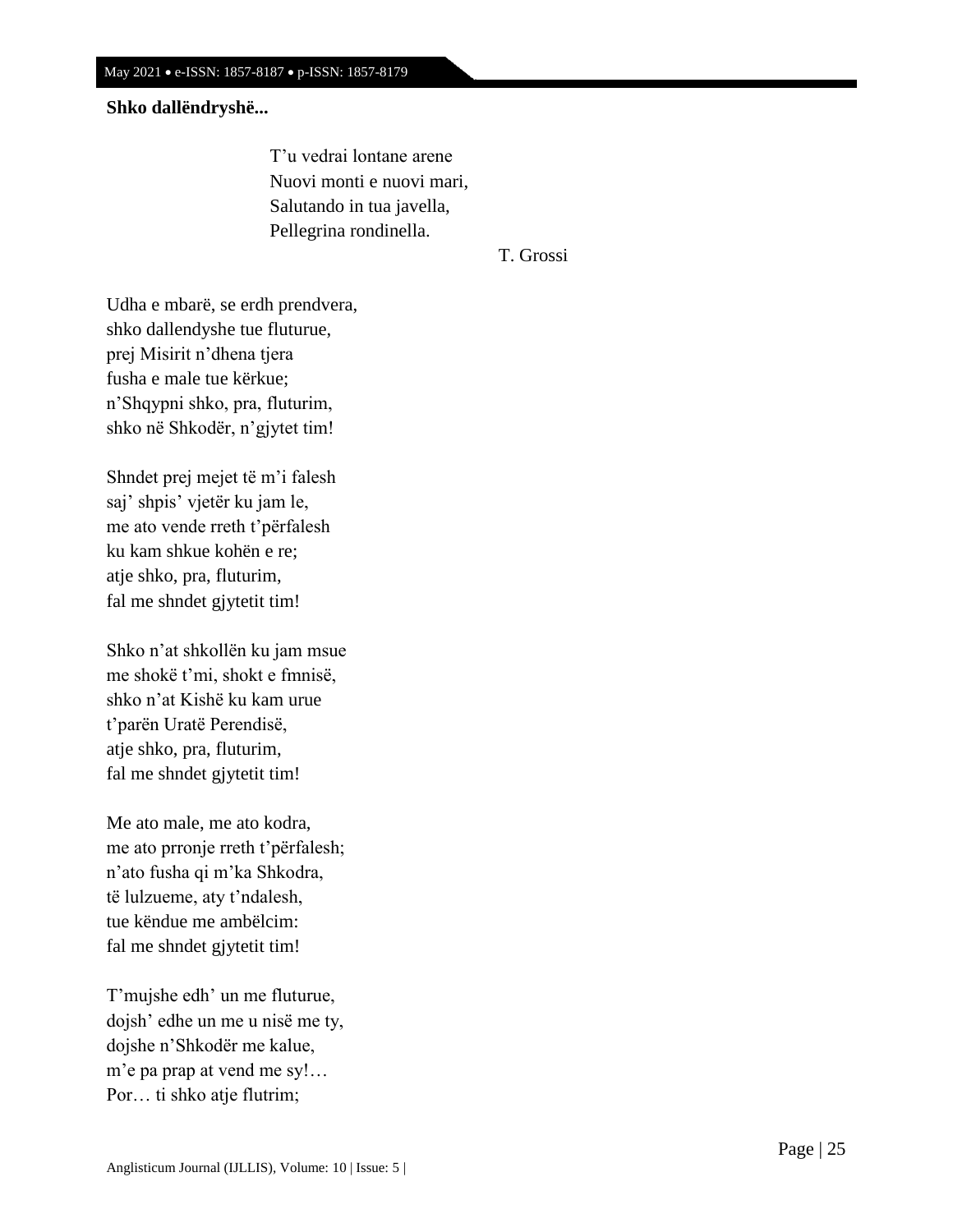## e ti qajma fatin tim!…

Dhe kur t'mrrish në Fushë t'Rmajit, dallendyshe ulu me pushue; kam dy vorre n'at vend t'vajit, t'nans e t'babs qi m'kan mjerue: qaj me za t'përmallshëm shqim nji kangë tanden gjith vajtim!…

Ka shum kohë qi s'jam n'Shqypni n'ato vorre me vajtue, ti dallendyshe, veshun në zi, ti aty pra qaj për mue, me nj'at za t'përmallshëm shqim, kangën tande për vajtim! 1898

## **Dallëndryshë eja!**

O rondonella che di la dal mare Torni l'antico nido u ritrovare Dimmi... Dall' Ongaro

Mirë se vjen, me krahë te letë, Dallndryshë, tui fluturue! Mirë se vjen! M'ket ânë te xetë T'dheut t'Misirit me dimnue: Eja, prá, ktu fluturim, M'gzò me at zâ gjith âmbëlcim!

Kur jé nisë t'kam porositun Atje larg t'shkojsh kah Shqypnija; M'difto pra, kur ké shetitun A t'kan ra n'mend fjalt e mija, Me m'shkue n'Shkoder fluturim, Me m'j'u falë gjytetit t'im?!…

Atje malet n'i paç pá, Jânë prej boret nalt zbardhue: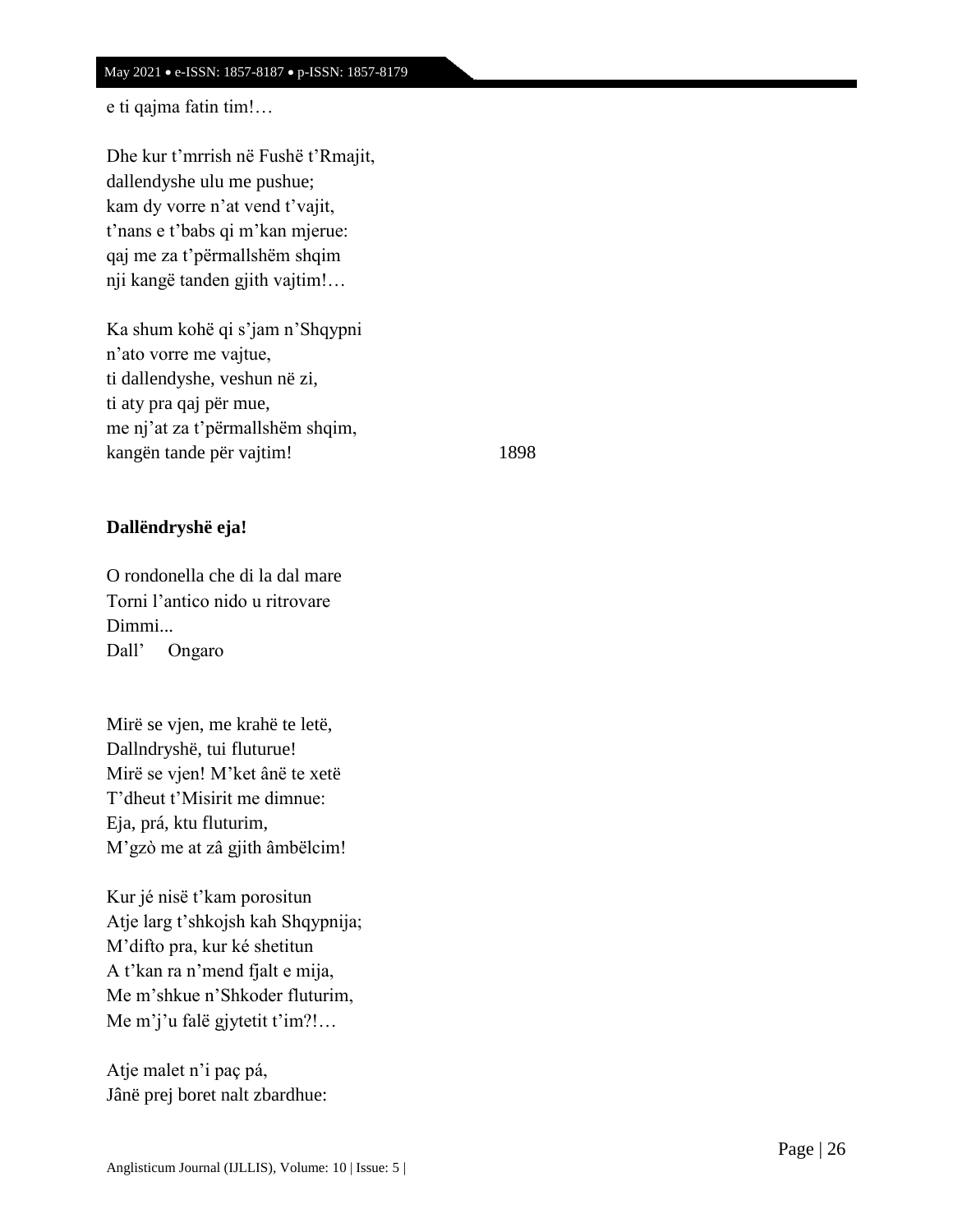N'ato fushat ne paç rá, Janë me lule lulëzue Atje n'paç vojtë fluturim Aty âsht gjyteti i im!

Barit t'njomë gjith atje veshen Çuka e kodra, e atje ndinë Tue këndue blegtoreshe Qi kullotë rreth bagtinë; Atje n'paç vojt fluturim, Aty âsht gjyteti i im!

N'Shkodren t'ime te Shqypnisë Burrat lejnë qi s'dijnë ç'âsht friga, Çupat e bukra t'urtisë Atje lejnë qi s'dinë ç'âsht flliga; Atje n'pàç vojt fluturim Aty âsht gjyteti i im!

Dishroj shum, por…nuk po dij A kam pràp fàt t'mirë me shkue Nji herë tjetër ne Shqypni, N'Shkodren t'ime me kalue… Atje dù t'shkoj fluturim, T'vdes aty n'gjytetin t'im!…

T'kam pas thânë… se n'Fushë t'Rmajit Kam dy vorre t'dashtunisë, Nânë e babë kàm n'at vênd vajit, Qi m'kanë lânun t'vorfenisë; Me zânë t'ând t'përmâllshëm shqim, A m'ke bâ mbi' tà vajtim?!…

A u kè thânë se un t'kam çue Prindët e dashtun me m'i qà?!… A u kè thânë sà kam lotue Kur t'kam nisë vorrin m'e pâ?!… A e kè thânë, t'përmallshme shqim, Kângen t'ânde gjithë vajtim?!…

A u kè thânë se zêmra e ime